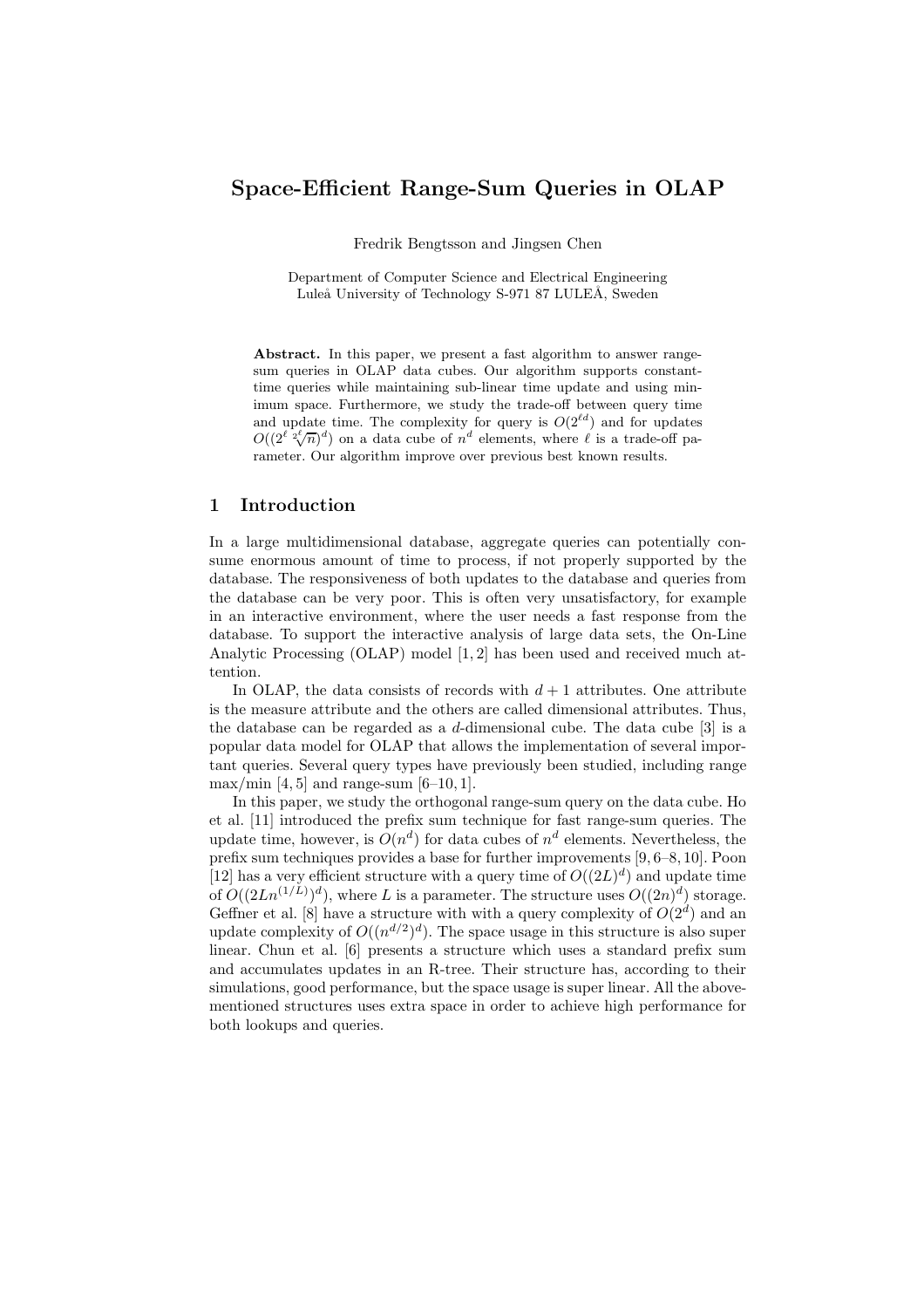However, a structure saving space is the *Space Efficient Relative Prefix Sum* by Riedewald et al. [9]. It does not use any extra space, but has the same performance as the Relative Prefix Sum. Another structure that does not use extra space is the *Space Efficient Dynamic Data Cube* by Riedewald et al. [9]. It has logarithmic search complexity and logarithmic update complexity.

An interesting special case is when the data cube is considered to be sparse, and thus, the space savings could be huge if the sparsity is taken into account. This have been studied by Chun et al. [7]. They propose a technique called pc-pool for sparse cubes. They demonstrate the performance of the pc-pool by simulations.

Our results does not use any extra space, has constant query complexity while maintaining a sub-linear time update. Furthermore, our results provides superior query-update trade-off over previous known structures.

The rest of the paper is organized as follows. Section 2 introduces the prefix sum cube and methods which are closely related to our structure. We present our results together with their performance analysis in Section 3. The next section will investigate the Space Efficient Dynamic Data Cube structure further. First, we will analyse the complexity of the Space Efficient Dynamic Data Cube which are omitted in the original paper.[9]. Then, a study of the query-update complexity trade-off for the Space Efficient Dynamic Data Cube is also pursued. Section 5 presents some further improvements to our structure and Section 6 concludes the paper.

# 2 Prefix Sum Methods

This section will introduce methods that are closely related to our structure. All those structures are based on the prefix sum [11]. Our work is a generalization of both the Space-Efficient Relative Prefix Sum [9] and the Space-Efficient Dynamic Data Cube [9]. The Space-Efficient Relative Prefix Sum can be derived as a special case of our method.

Consider the two extremes: the original array and the prefix sum array. A query in the orthogonal array takes  $O(n)$  time, in the worst case. An update, on the other hand, requires only  $O(1)$  time. For an array of prefix sums, it's the opposite. Different techniques combines the best of those two approaches.

In the Relative Prefix Sum (RPS) [8], the data set is represented by two arrays; the Overlay array  $(l)$  and the Relative prefix array  $(r)$ . Each array is divided in  $\sqrt{n_i}$  blocks of  $\sqrt{n_i}$  elements each, along dimension i, for  $i = 0, 1, ..., d - 1$ .

In Fig. 1, a simple one dimensional example of the RPS is shown, where  $n = 16$  and the block boundaries have been emphasized with thick lines.

In r, the prefix sum relative to each block is stored.

In *l*, the first element of each block stores the sum of all elements (from the data cube) of all previous blocks. In  $d$  dimensions, the situation is slightly more complicated, but the idea is the same. Thus, there is no need to rebuild the whole array on update. It is sufficient to rebuild the block of r and all the elements in l, both of which have a size of  $O(\sqrt{n})$ .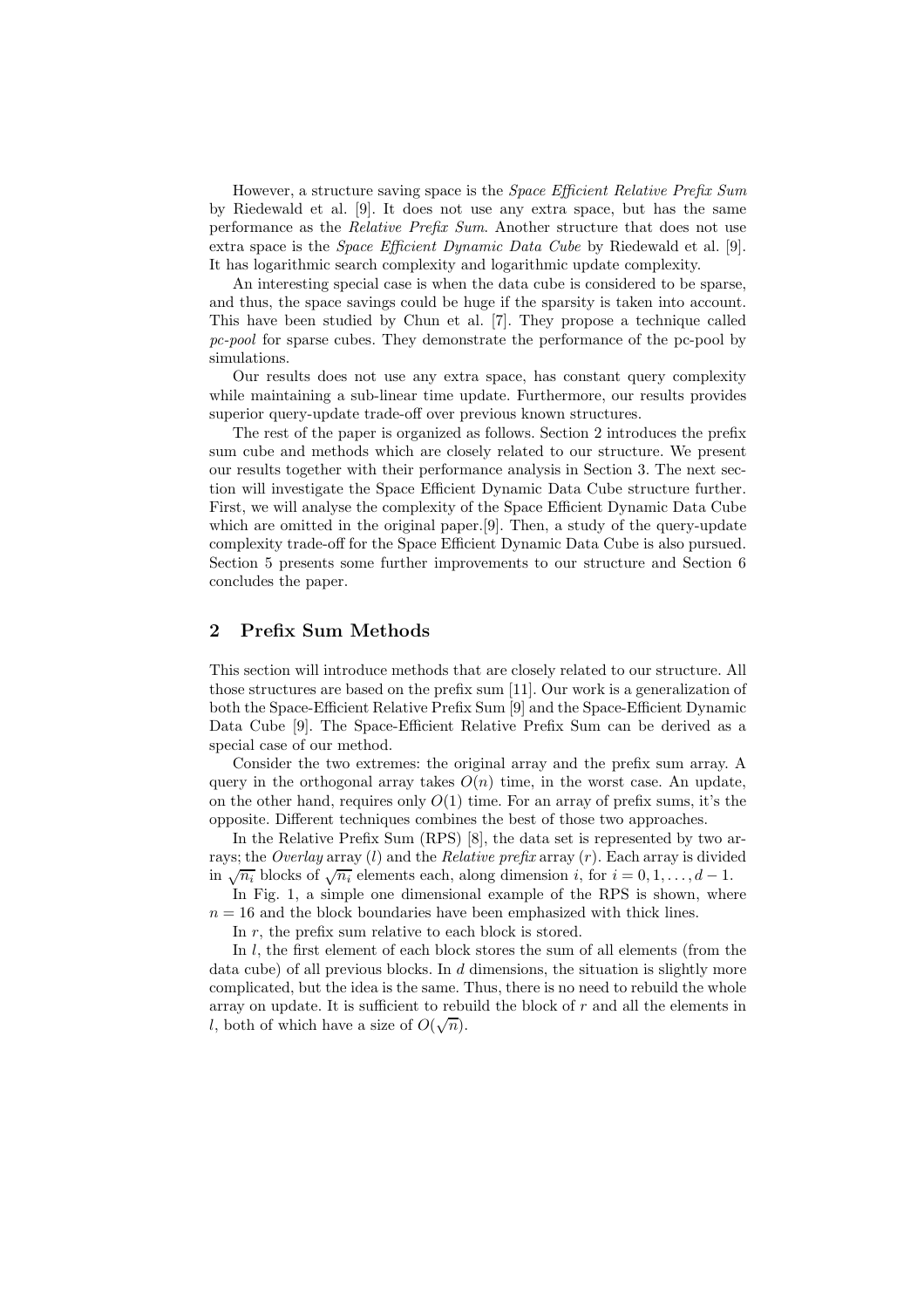

Fig. 1. Simple 1-dim RPS

Fig. 2. Simple 1-dim SRPS

The Space-Efficient Relative Prefix Sum (SRPS) by Riedewald et al. [9] is a structure very similar to the RPS, but the space usage is smaller. Consider the one-dimensional RPS of Fig. 1 again. If the elements in the overlay array contains the inclusive sum (instead of the exclusive), we need only store a shorter local prefix sum in the RPS array. It is sufficient that the local prefix sum in the RPS array starts at the 2:nd position in the block (if the overlay sums are inclusive). The first position in the local prefix sum in the RPS array can then be used to store the overlay array. This way, the structure does not use more space than the original data cube (Fig. 2). Search and update is performed similar to the RPS.

In the Space-Efficient Dynamic Data Cube [9], the technique of the SRPS is applied recursively on each block and on the boundary cells of each block. However, instead of splitting the array in  $\sqrt{n_i}$  blocks, each dimension is split in 2 (or any other constant). In general, we get  $2^d$ , boxes for a d-dimensional cube. Now, call the region corresponding to the prefix sum of a block, the inner region of each block. The inner region, in  $d$  dimensions, is all elements in a box, except for the first element in each dimension.

The inner region is a prefix sum, but consider the data cube that would have generated the prefix sum (the pairwise difference of the prefix sum). It is possible to recursively apply the SDDC algorithm to that data. Instead of storing the prefix sum in the inner region, we store the data from the recursive application of the SDDC. The recursion continues  $O(\log n)$  levels.

Now, consider the border cells of a box (cells that are not the inner region – the first cell of each block, in the one-dimensional case). Observe that, in the one-dimensional case, the border of each block has dimension 0 (it is a scalar). In general, for d dimensions, the border cells contains  $\binom{d}{k}$  regions of k dimensions. Each element (border cell) is the sum of all elements in the data cube with smaller index. Each such sum span  $d - k$  dimensions. For each region of the border of each box, the SDDC algorithm (of the dimensionality of the region) is applied recursively. The elements are stored in the same place as we would have done without recursion, thus, throwing away the old elements (from before the recursion). Queries and updates are handled similar to the SRPS, but recursively.

This way, we get a structure (and a corresponding algorithm) requiring  $O(\log^d n)$  array accesses for both update and query. See Section 4 for a performance analysis, which is omitted in the original paper [9].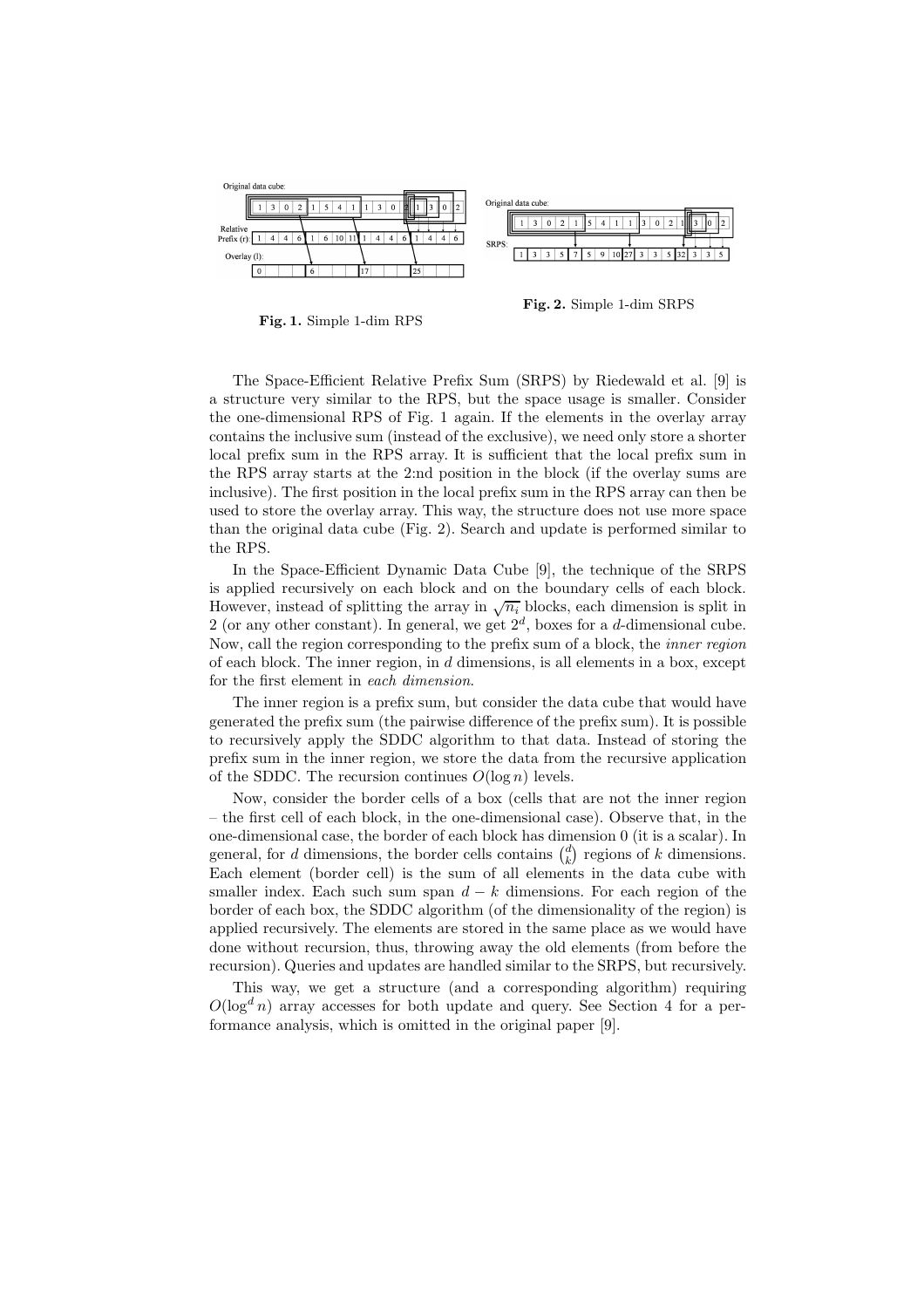# 3 Our result

Our structure for range sum queries combine the techniques from both the SRPS and the SDDC. We use a recursive storage technique to obtain fast range sum queries (constant time) and to achieve good trade-off between queries and updates. In essence, instead of storing the elements from smaller subproblems that appear in the structure directly, our algorithm is applied recursively and the result from the recursion is stored. This results in a query performance of  $O(2^{id})$ while maintaining an update complexity of  $O((2^{i} \sqrt[2^n]{n})^d)$ , where i is a tradeoff parameter. This improves over previous known structures, in the asymptotic sense.

# 3.1 Constant Query Time

The query time of  $O(2^{id})$  is constant with respect to n for any i and d. Thus, it is possible to achieve very good update performance while still maintaining constant lookup time. We will first present the general idea and then continue with a detailed presentation of the two dimensional case followed by the general case.

The algorithm splits each dimension in  $\sqrt{n}$  blocks (each with side-length  $\sqrt{n}$ ). Consider Fig. 4. We make the important observation that it is not only possible



Fig. 3. 2-dimensional example

Fig. 4. Recursion in a 2 dimensions

to apply the algorithm recursively within each block, but that all border regions of k dimensions together with the corresponding border regions from other cells in  $d - k$  dimensions form a subproblem of size  $O(\sqrt{n})$  and dimensionality d. See Fig. 4 for a 2-dim example of the recursion technique. Here, one row of 1-dim. subproblems (a) form a new 2-dim. subproblem. In the same way, one column of 1-dim. subproblems (b) form a new 2-dim. subproblem. Additionally, the first element of all blocks (0-dim) form a new 2-dim. subproblem (c). Thus, we only have to recurse over subproblems of the same dimensionality. In this way, we can not only describe our fast algorithm simply, but perform the complexity analysis of the algorithm neatly.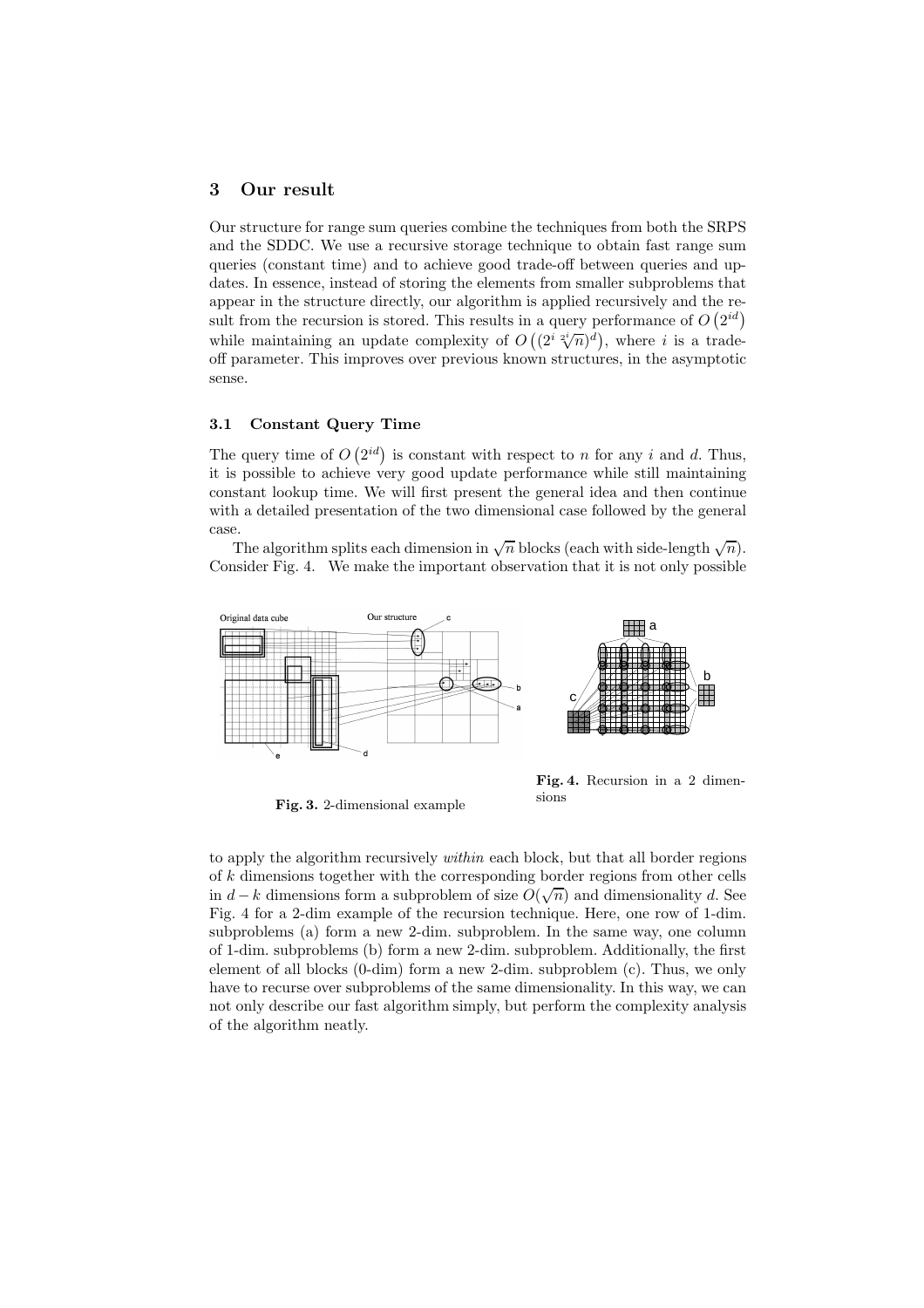Consider the one-dim. example of Figure 2 again. At just one recursion level, our structure would be the same as the SRPS. However, at two recursion levels, the structure would be formed in each of the inner regions as well (in order from left:  $[3, 3, 5]$ ,  $[5, 9, 10]$ ,  $[3, 3, 5]$  and  $[3, 3, 5]$ ). Unfortunately, it takes a much larger example to actually form a two-level structure. Each border region (in order from left: [1], [7], [27] and [32]) together form a subproblem. The structure is recursively applied to them as well. This would yield the vector [1, 6, 27, 5]. This vector would then be stored instead of the border elements. The structure is applied to the pairwise difference of the elements  $([1, 6, 20, 5])$ , not the elements themselves. Unfortunately, the inner regions in this very small example becomes only one element (the 6 and the 5).

Let d be the dimension of the data cube and  $n_i, 0 \le i \le d-1$  be the size of the data cube for dimension *i*. Furthermore, let  $e_{(x_0,x_1,...,x_{d-1})}$  denote the elements of the original data cube, where  $0 \le x_i \le n_i-1$ . Similarly, let  $g_{(x_0,x_1,...,x_{d-1})}$  denote the elements of our data structure. Next, we will present the data structure in detail. First, a two-dimensional structure is presented, where after the general case is introduced.

Consider a single block  $b_{(x,y)} = g_{(k_0\lceil \sqrt{n_0}\rceil + x, k_1\lceil \sqrt{n_1}\rceil + y)}, x \in [0, \lceil \sqrt{n_0}\rceil - 1],$  $y \in [0, \sqrt{n_1} - 1]$  for any  $k_0$  and  $k_1$  (such that the block is within the data cube) of an  $n_0$  by  $n_1$  structure of two dimensions. Then  $b_{(0,0)}$  (marked "a" in Fig. 3) will contain the sum of all elements of the original data cube that has smaller index than both  $x$  and  $y$  (the elements to the lower left, marked "e", in Fig. 3). Next, consider the elements  $\{b_{(x,0)} : x \in [1, \lceil \sqrt{n} \rceil - 1] \}$  (marked "b" in Fig. 4). The element  $b_{(1,0)}$  will contain the sum of all elements from the original data cube with smaller y-index than  $b_{(1,0)}$ , but with the same x-index. This is shown with "d" in Fig. 3. Observe that it is not the elements of the structure that is summed, but the elements of the original data cube. In the same way,  $b_{(2,0)}$ contains the sum of the elements with smaller y-index, but with  $x = 2$  plus  $b_{(1,0)}$ . This holds in general. The fact that  $b_{(x,0)} = b_{(x-1,0)} + e_{(k_0\lceil \sqrt{n_0} \rceil + x, k_1\lceil \sqrt{n_1} \rceil)}$  makes the elements a prefix sum. The elements  $\{b_{(0,y)} : x \in [1, \lceil \sqrt{n_0} \rceil - 1] \}$  (marked "c" in Fig. 3) stores elements in the same way, but with coordinates swapped.

We observe that each block in the two-dimensional case contains one prefix sum of two dimensions (white in Fig. 4), two prefix sums of one dimension (light grey in Fig. 4) and one prefix sum of zero dimension (a scalar, dark grey in Fig. 4). In general, for d dimensions, each block will contain  $\binom{d}{k}$  prefix sums of k dimensions. This can be realized from an algebraic point of view. The elements for the prefix sums within a single block can be obtained by fixing selected dimensions to 0 (relative to the block) and letting the other dimensions vary to span the region of the prefix sum. If we choose to fix  $k$  of the dimensions, it can be done in  $\binom{d}{k}$  ways.

Consider an arbitrary block

 $b_{(i_0,i_1,...,i_{d-1})} = g_{(k_0\lceil \sqrt{n_0}\rceil + i_0,k_1\lceil \sqrt{n_1}\rceil + i_1,...,k_1\lceil \sqrt{n_{d-1}}\rceil + i_{d-1})}$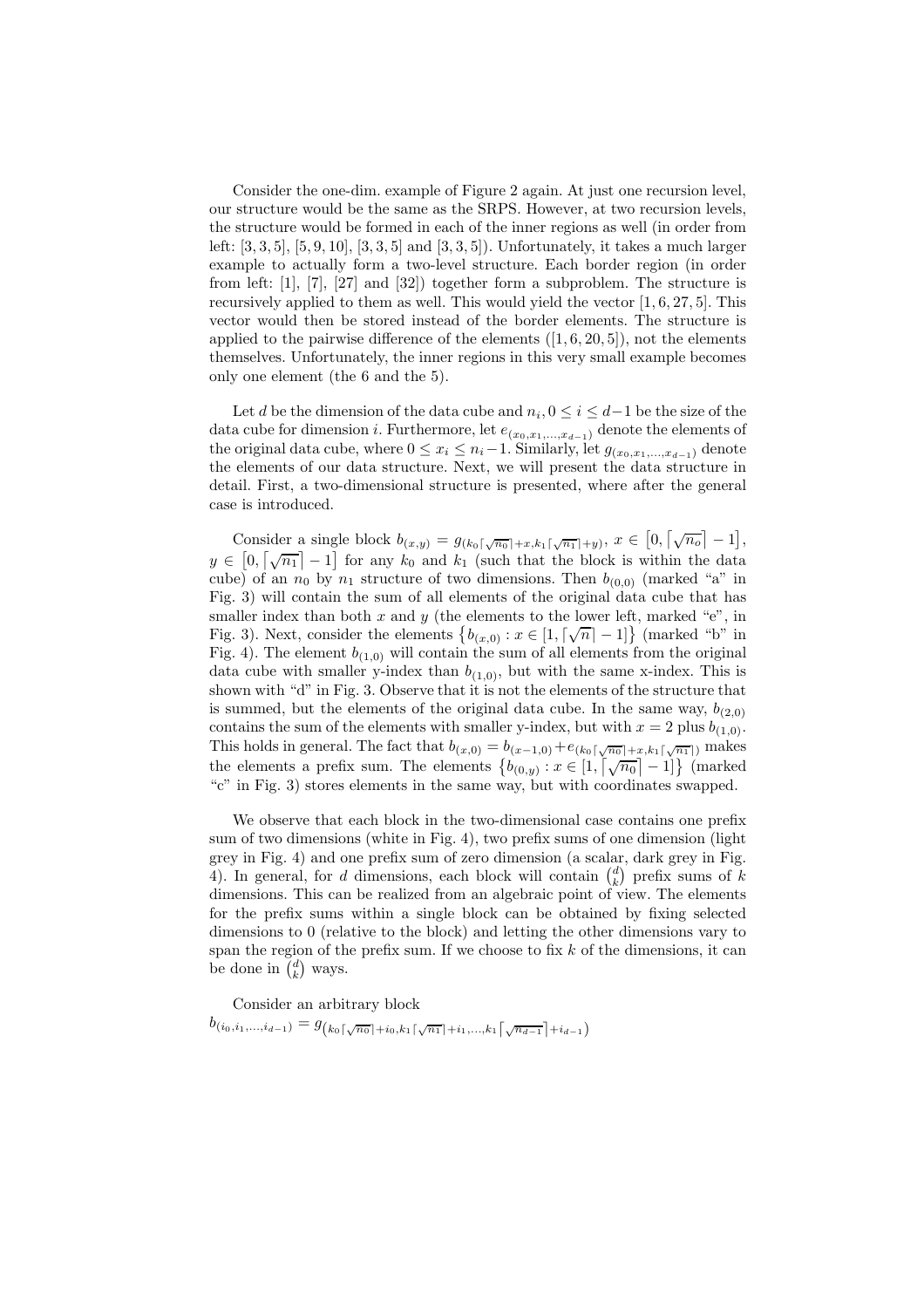of our structure, where  $k_0, k_1, \ldots, k_{d-1}$  selects block. Then we have that

$$
b_{(i_0,i_1,...,i_{d-1})} = \sum_{j_0=l_0}^{h_0} \sum_{j_1=l_1}^{h_1} \dots \sum_{j_{d-1}=l_{d-1}}^{h_{d-1}} e_{(j_0,j_1,...,j_{d-1})}
$$

where  $i_j = 0 \Leftrightarrow l_j = 0, h_j = k_j \left[ \sqrt{n_j} \right]$ and  $i_j > 0 \Leftrightarrow l_j = k_j \left[ \sqrt{n_j} \right] + 1, h_j = k_j \left[ \sqrt{n_j} \right] + i_j \text{ for } j \in [0, d - 1]$ iff  $\exists i \in \{i_0, i_1, \ldots, i_{d-1}\} : i = 0$ .

The last condition restricts the validity of the formula to the borders of the block (where at least one index is zero). For the rest of the block (the local prefix sum, no indices are zero) we have that

$$
b_{(i_0,i_1,...,i_{d-1})} = \sum_{j_0=a_0+1}^{a_0+i_0} \sum_{j_1=a_1+1}^{a_1+i_1} \dots \sum_{j_{d-1}=a_{d-1}+1}^{a_{d-1}+i_{d-1}} e_{(j_0,j_1,...,j_{d-1})}
$$

for  $i_j \in [1, \lceil \sqrt{n_j} \rceil - 1], a_j = k_j \lceil \sqrt{n_j} \rceil, j \in [0, d - 1]$ .

The above discussed structure is a one-level recursive structure  $(i = 1, \text{ see})$ analysis).

Now, we present the recursion for the general case. Consider Fig. 4. Within each block (the inner region), the algorithm can be applied recursively. Consider the prefix sum (white elements) of the inner region of a block. The algorithm could be applied to the original data cube that corresponds to the prefix sum (the pairwise difference). Consider element  $(0, 0)$  of all blocks (the dark grey elements). They also represent a prefix sum and GRPS can be applied recursively to their pairwise difference. To see this, remember that each of those elements contains the sum of all elements from  $e_{(0,0)}$  up to  $b_{(0,0)}$  (in two dimensions). Thus, element  $(0, 0)$  from all blocks together forms a 2-dimensional prefix sum. Similar reasoning can be applied to elements  $\{b_{(x,0)} : x \in [1, \lceil \sqrt{n_0} \rceil] \}$  and  $\{b_{(0,y)} : x \in [1, \lceil \sqrt{n_0} \rceil] \}$  $y \in [1, \lceil \sqrt{n_1} \rceil]$  (light grey in Fig. 3). One row (or one column) of such elements form a two dimensional prefix sum and the GRPS can be applied recursively to those sums.

Instead of storing the elements of the structure directly, we store the elements of the recursive application of the algorithm. This is possible since the structure does not require extra space, and therefore, a recursive application does not increase the space requirement. Observe that the size of each dimension of the subproblems is  $O(\sqrt{n_i})$ . In general, the subproblems consists of the elements from the data cube that can be obtained by varying the index within blocks for certain dimensions and varying the block for the other dimensions. As an example, we show a single box for our structure in 3 dimensions in Fig. 5.

For an update, on a one-level structure, it is necessary to rebuild one block and all of the affected border regions (regions that include the updated element in their sum). However, for a multi-level recursive structure, it is only necessary to update the smaller block in the recursive application and the smaller border regions. A query can be processed fairly simple: The prefix sum (or the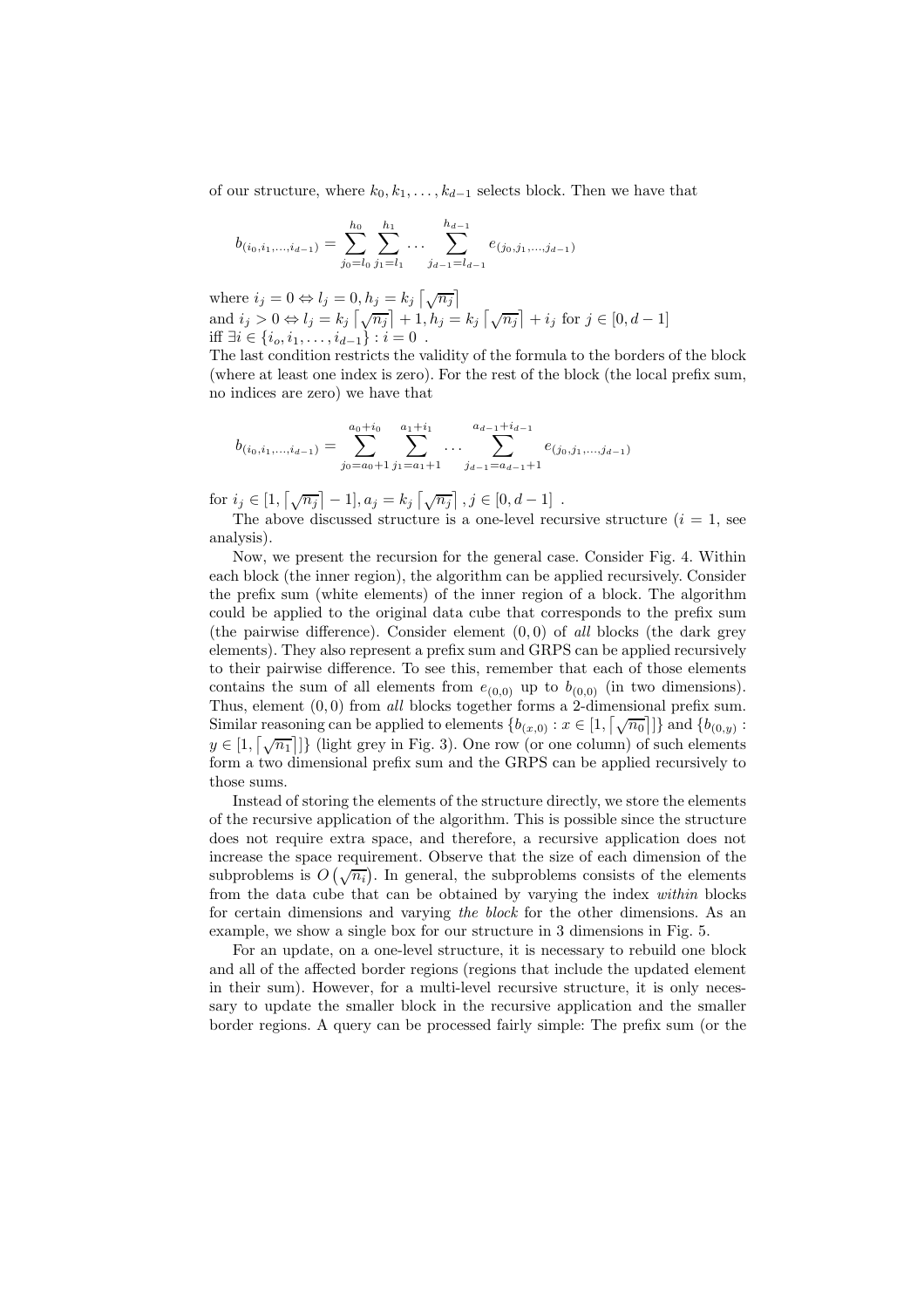range-sum) can be computed by following the recursive structure and adding the appropriate elements.

With the above compact recursive structure, our algorithm achieve the constant time range sum queries.

Theorem 1. The algorithm, described above, has a range-sum query complexity of  $O(2^{id})$ , where i is the recursion depth and d is the dimension of the data cube.

.

*Proof.* Let  $T_d(n, i)$  denote the query complexity. Clearly,

$$
T_d(n, i) = \begin{cases} \sum_{j=0}^d {d \choose j} T_d(\sqrt{n}, i-1) & , \text{if } i > 0 \\ 1 & , \text{if } i = 0 \end{cases}
$$

For  $i > 0$ , we have

$$
T_d(n,i) = \sum_{k=0}^d {d \choose k} T_d (\sqrt{n}, i-1) = 2^d T (\sqrt{n}, i-2) = 2^{id}.
$$

At the same time, our algorithm requires sub-linear time for update operations while maintaining constant range-sum queries.

Theorem 2. The algorithm, described above, has an update complexity of  $O(2^{di} (\sqrt[2^n]{n})^d)$ , where i is the recursion depth and d is the dimension of the data cube.

*Proof.* Let  $U_d(n, i)$  denote the update time. Hence, from the description of the algorithm we have,  $U_d(n, i) = 2U_d(\sqrt{n}, i-1)$ , if  $i > 0$ , and  $U_d(n, i) = n^d$ , if  $i = 0$ . For  $i > 0$ , we have  $U_d(n,i) = \sum_{k=0}^d {d \choose k} U_d(\sqrt{n}, i-1) = 2^d T(\sqrt{n}, i-2) =$  $2^{id}(\sqrt[2^i]{n})^d$ .

### 3.2 Update-Query Time Trade-Off

Notice that the time complexity of range sum query and of update depends not only on the data size  $n^d$ , but also on the number of recursion levels, *i*, of the data structure (parameter). By choosing the parameter  $i$ , we obtain different tradeoff between the running time of queries and updates. Hence,  $i$  can be chosen to tailor the performance of the structure to the needs of the user. If queries are much more common than updates, probably a constant query time is desirable. If  $i = O(1)$ , then the query complexity is always constant (with respect to n), but the update complexity is  $O(\sqrt[2^{i}]{n^{d}})$  with respect to n.

If, on the other hand, the maximum recursion depth possible, is chosen, we get a query complexity of  $O(\log^d n)$  with respect to n and an update complexity of  $O(\log^d n)$  with respect to n, which is the same as the complexity of the SDDC [9]. Therefore,

**Corollary 1.** If the trade-off parameter,  $i = O(\log \log n)$ , both the update and range-sum complexity becomes  $O(\log^d n)$  (This matches the SDDC). If the tradeoff parameter  $i = l$ , for some constant l, the range-sum complexity is  $O(1)$  and the update complexity is  $O(\sqrt[2^{i}]{n^d}) = o(n^d)$ .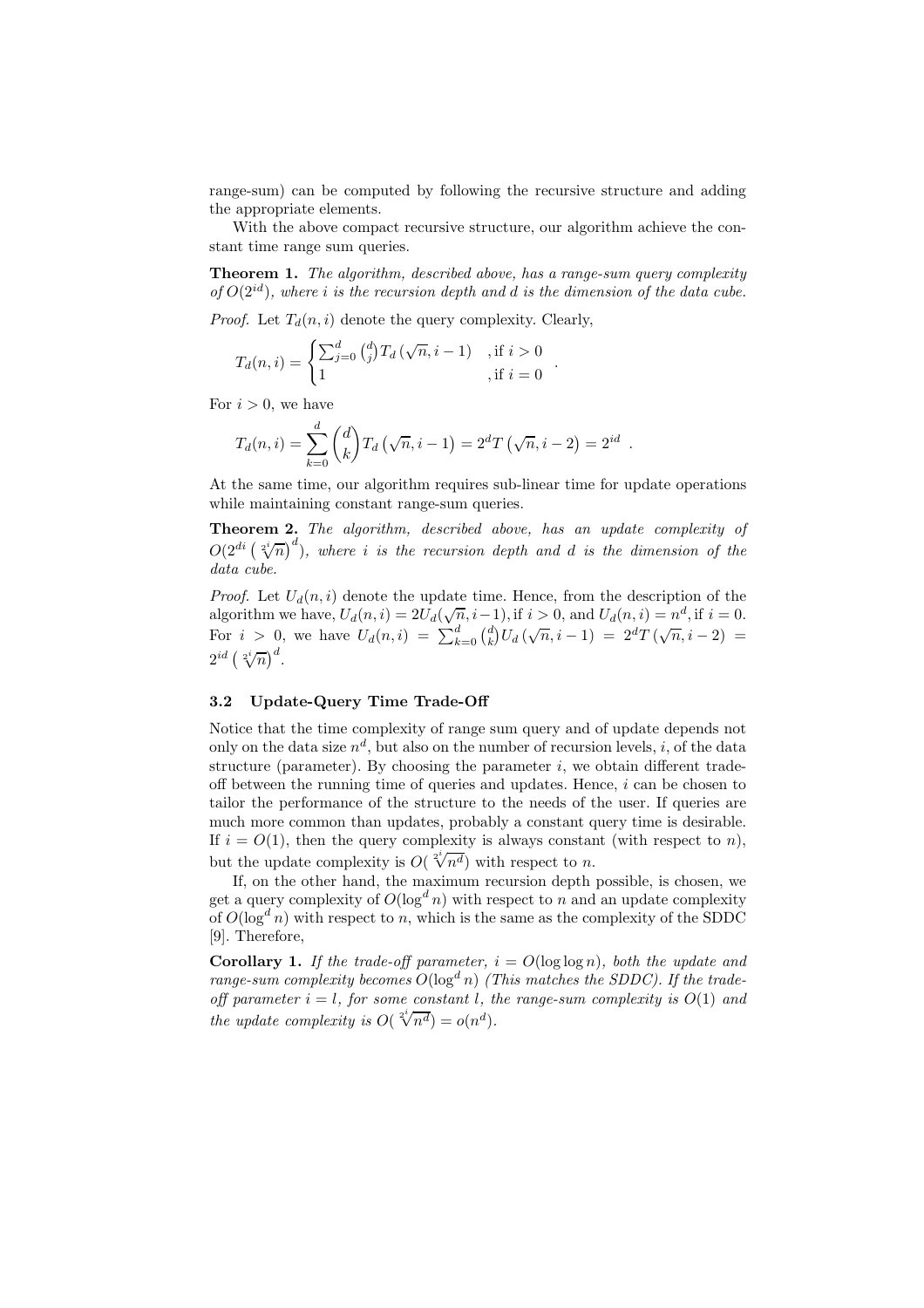#### 3.3 Comparison to previous structures

Our structure has better asymptotic query-update trade-off compared to previous structures. To our best knowledge, the best previously known constantquery-time structure that does not require extra memory is the SRPS that has an update complexity of  $O(\sqrt{n^d})$ . For constant query complexity, our structure has  $O(\sqrt[2^{i}]{n^{d}})$  update complexity. The SDDC, with our proposed trade-off has a query complexity of  $O(n^d)$ , for constant query complexity. The SDDC was designed with query and update complexities of  $O(\log^d n)$ . This can be, asymptotically, matched by our structure by choosing the trade-off parameter,  $i = \log \log n$ .

Additionally, our structure will be easier to parallelize, because the data cube is divided by  $O(\sqrt{n})$  instead of blocks of constant size.

# 4 Analysis of SDDC

In this section, we will present an analysis of the SDDC algorithm [9]. Furthermore, we will introduce a trade-off parameter for the SDDC, which is not introduced in the original SDDC. It is important to observe that the trade-off parameter is the recursion depth in both our structure and the SDDC. Our structure, however, requires a lower recursion depth to achieve the same performance.

**Theorem 3.** The range-sum complexity of the SDDC is  $\Omega(i^d)$ , where i is the recursion depth and d is the dimension of the data cube.

*Proof.* Let  $T_d(n, i)$  denote the range-sum complexity of SDDC. Since the SDDC algorithm reduce the problem size by a factor of  $k$  after each recursion step, we have  $T_d(n, i) = \sum_{j=0}^d {d \choose j} T_j(n/k, i-1)$ , if  $i > 0$  and  $d > 0$  and  $T_d(n, i) = 1$ , if  $d =$ 0 or if  $i = 0$ . We prove that  $T_d(n, i) \geq i^d$  by induction on d. For  $d = 1$ , we know that  $T_1(n, i) = i + 1 \geq i$ .

Assume that  $\forall d' < d : T_{d'}(n, i) \geq i^{d'}$ . Hence,  $T_d(n, i) = \sum_{j=0}^d {d \choose j} T_j(n/k, i-1) \geq$  $\sum_{j=0}^{d-1} {d \choose j} (i-1)^j + T_d(n/k, i-1) = (i-1+1)^d - (i-1)^d + T_d(n/k, i-1) =$  $i^d + (i - i)^d + T_d(n/k^i, i - i) = i^d + 1 \geq i^d$ 

The update time of the SDDC algorithm is as follows.

**Theorem 4.** The update complexity of the SDDC is  $\Omega(n^d/k^{di} + k^d i^d)$ , where i is the recursion depth and d is the dimension of the data cube.

*Proof.* Let  $T_d(n, i)$  denote the update complexity of SDDC. Since the SDDC algorithm reduce the problem size by a factor of  $k$  after each recursion step, we have  $T_d(n,i) = \sum_{j=0}^d {d \choose j} T_j(n/k, i-1) k^{d-j}$ , if  $i > 0$  and  $d > 0$  and  $T_d(n,i) =$  $n^d$ , if  $i = 0$ . We prove that  $T_d(n, i) \ge (n/k^i)^d + (ki)^d$  by induction on d. For  $d = 1$ , we have  $T_1(n, i) = k + T_1(n/k, i - 1) = 2k + T_1(n/k^2, i - 2) = ik + \frac{n}{k^i}$ . Assume that  $\forall d' < d : T_{d'}(n,i) \ge (n/k^i)^{d'} + (ki)^{d'}$ . Hence,  $T_d(n,i) = \sum_{j=0}^d {d \choose j} T_j(n/k, i -$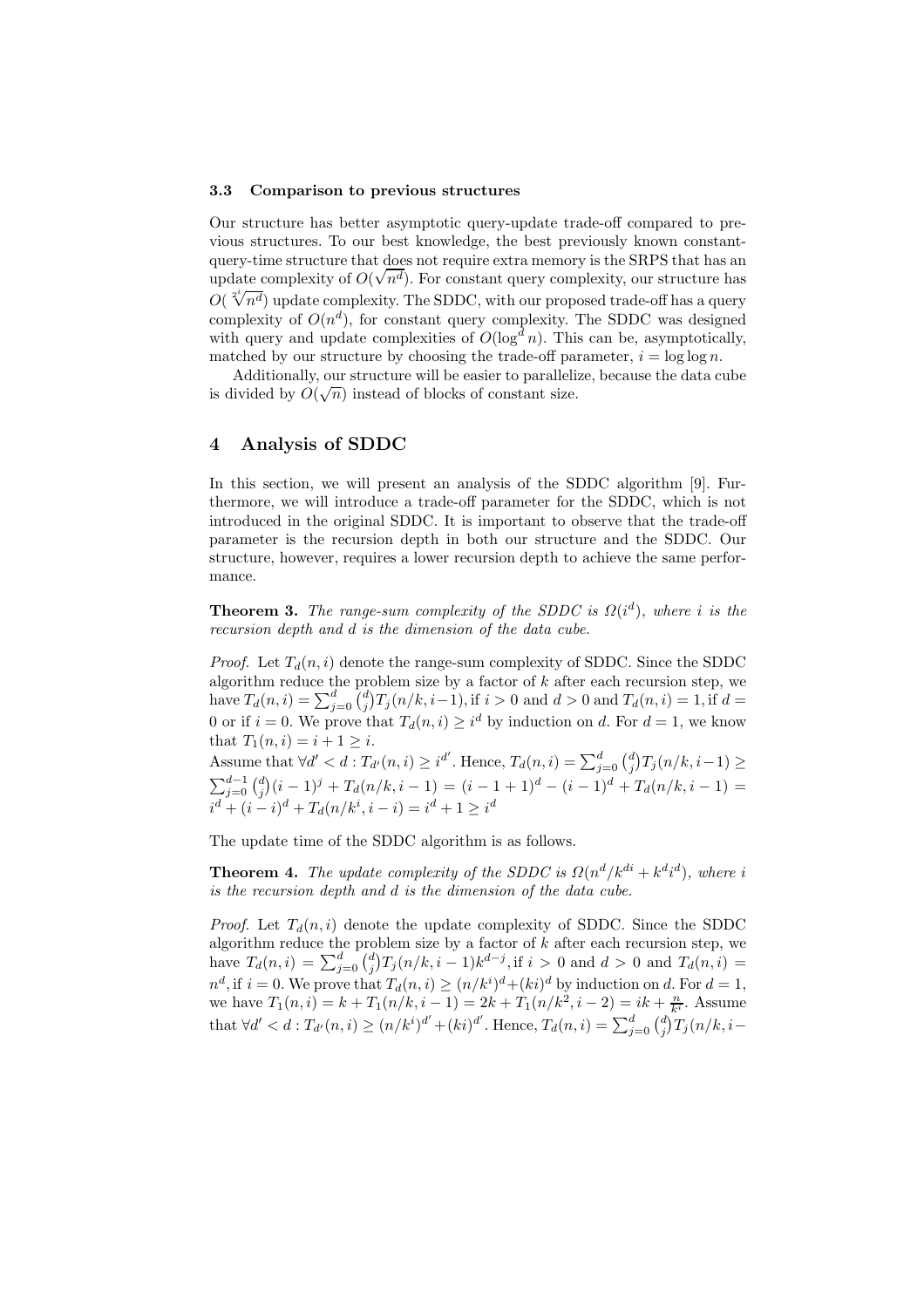$1) k^{d-j} = \sum_{j=0}^{d-1} {d \choose j} T_j(n/k, i-1) k^{d-j} + T_d(n/k, i-1)$ . Consider the first term in this equation. We have

$$
\sum_{j=0}^{d-1} {d \choose j} T_j(n/k, i-1)k^{d-j} \ge \sum_{j=0}^{d-1} {d \choose j} \left( \left( \frac{n}{k^{i-1}} \right)^j + k^j (i-1)^j \right) k^{d-j} =
$$
  

$$
= k^d \sum_{j=0}^{d-1} {d \choose j} \left( \left( \frac{n}{k^i} \right)^j (i-1)^j \right)
$$
  

$$
= k^d \left( 1 + \frac{n}{k^i} \right)^d - \left( \frac{n}{k^{i-1}} \right)^d + k^d (1+i-1)^d - k^d (i-1)^d =
$$
  

$$
\left( k + \frac{n}{k^{i-1}} \right)^d - \left( \frac{n}{k^{i-1}} \right)^d + k^d i^d - k^d (i-1)^d \ge k^d i^d - k^d (i-1)^d.
$$

By telescoping, we obtain  $T_d(n, i) \geq k^d(i^d - (i - 1)^d) + T_d\left(\frac{n}{k^i}, i - i\right) = k^d i^d +$  $\left(\frac{n}{k^i}\right)^d$ .

# 5 Further Improvements

The memory access of our structure (and other similar structures) are quite scattered, which could lead to poor performance on cache systems or on secondary storage.

We can overcome most of this problem by reorganizing the memory layout of the algorithm. In our structure, we suggest storing all the border cells from blocks associated with one recursion call in the same place. This is automatically performed for the inner cells (since they already are clustered into the inner cells). Instead of storing the border cells in their respective block, we suggest storing the border cells first (at low index) and then storing all the inner cells in blocks that are one element smaller than before (because of the missing border cells). This should be performed for each recursion level. This way, the data access becomes more concentrated to the same region. See Figure 6 for a two dimensional example.



0 0

Fig. 5. Single box of 3-dimensional structure

Fig. 6. Efficient space localization